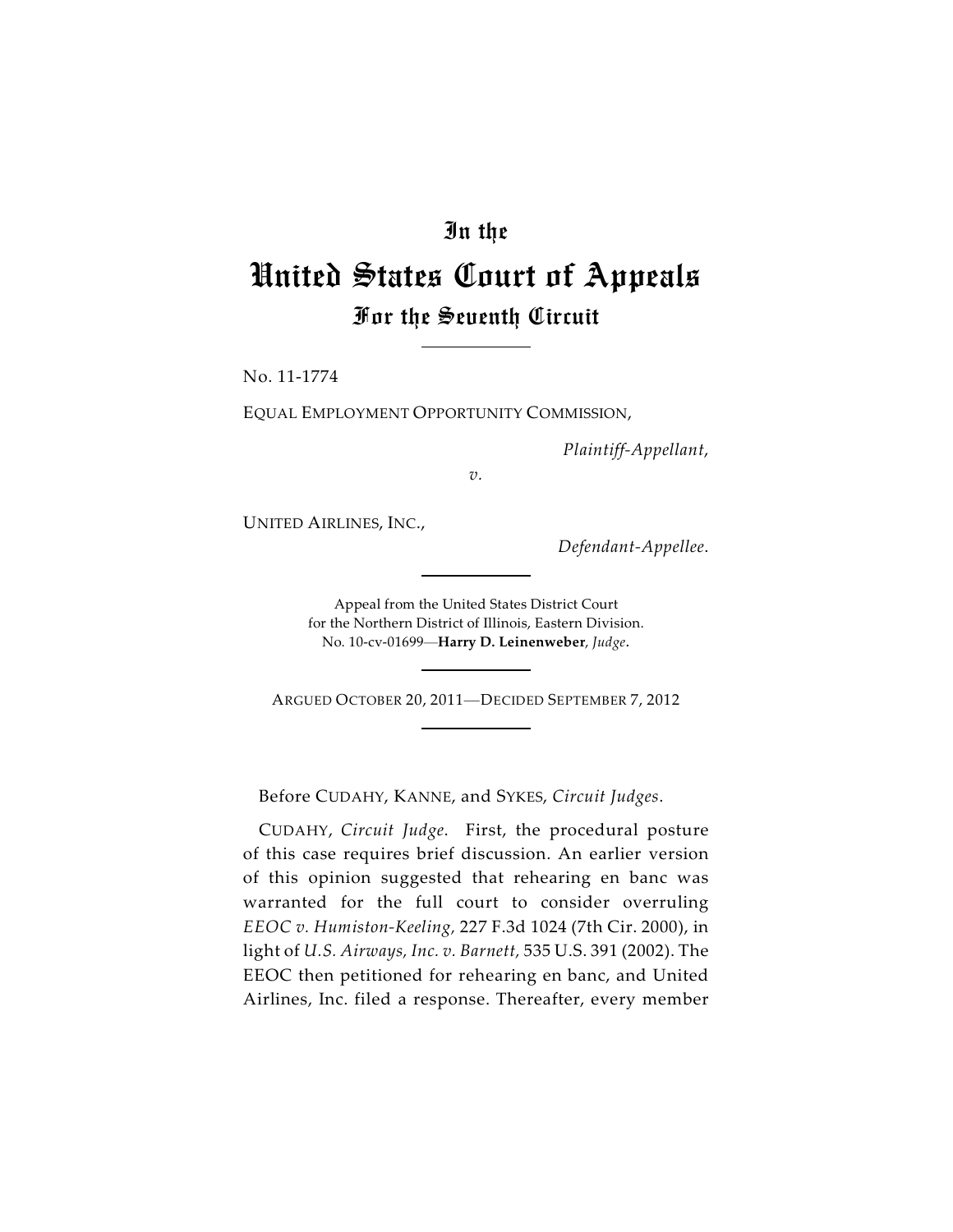of the court in active service approved overruling *Humiston-Keeling* and it was suggested that the panel use Circuit Rule 40(e) for that purpose. However, the usual formal en banc procedure involving argument to the full court was not pursued. We vacate the original panel opinion and now issue this opinion overruling *Humiston-Keeling*. We have circulated the new panel opinion to the full court under Rule 40(e), and no member of the court has asked to rehear the case en banc. With that procedural explanation, we now proceed to the merits.

In this case, the Equal Employment Opportunity Commission (EEOC) asks this court to change its interpretation of the Americans with Disabilities Act, 42 U.S.C. §§ 12101 *et seq*. (ADA). The case turns on the meaning of the word "reassignment." The ADA includes "reassignment to a vacant position" as a possible "reasonable accommodation" for disabled employees. 42 U.S.C. § 12111(9). The EEOC contends that "reassignment" under the ADA requires employers to appoint employees who are losing their current positions due to disability to a vacant position for which they are qualified. However, this court has already held in *Humiston-Keeling*, 227 F.3d at 1029, that the ADA has no such requirement. The EEOC argues that the Supreme Court's ruling in *Barnett*, 535 U.S. at 391, undermines *Humiston-Keeling*. Several courts in this circuit have relied on *Humiston-Keeling* in post-*Barnett* opinions, though it appears that these courts did not conduct a detailed analysis of *Humiston-Keeling*'s continued vitality. The present case offers us the opportunity to correct this continuing error in our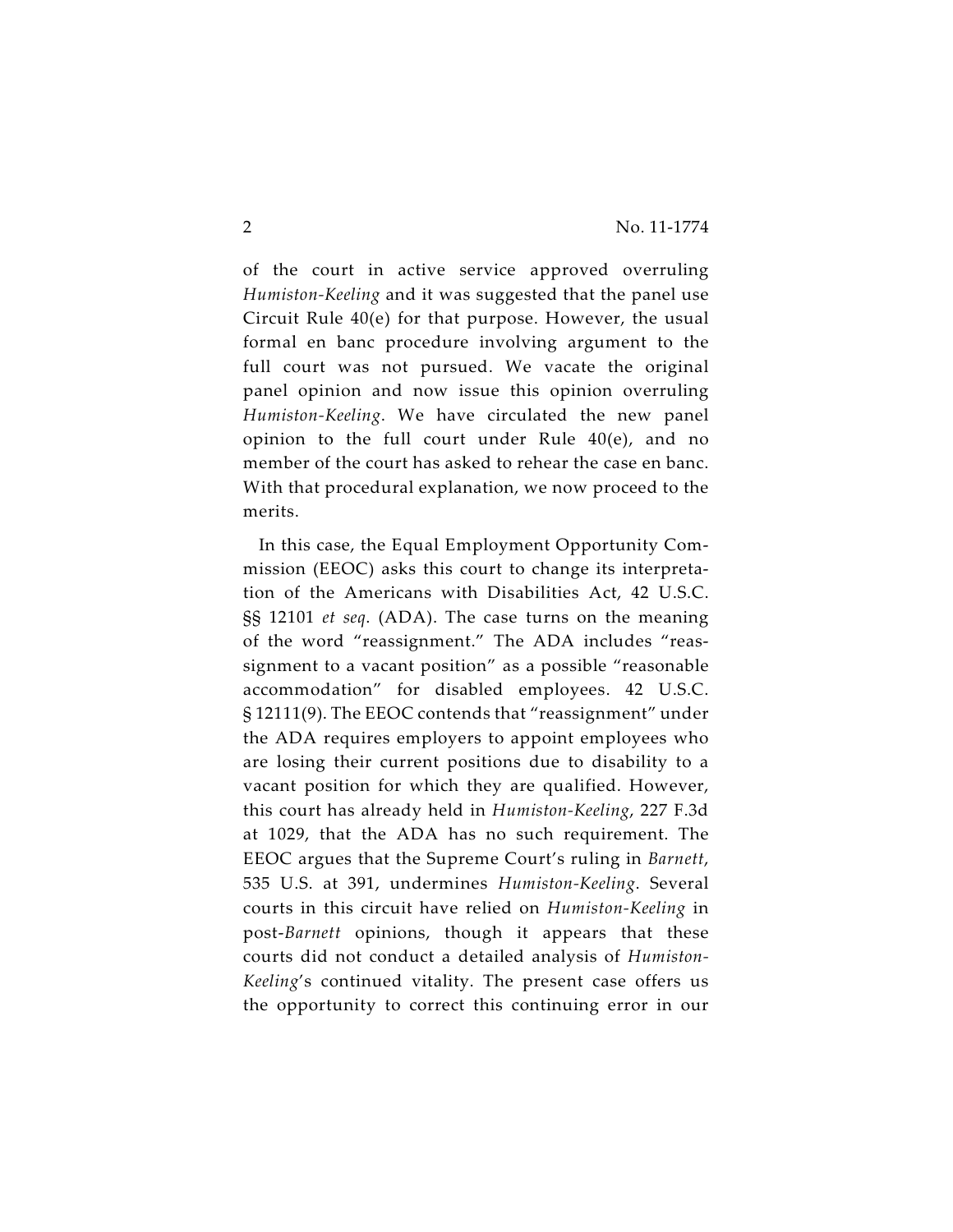jurisprudence. While we understand that this may be a close question, we now make clear that *Humiston-Keeling* did not survive *Barnett*. We reverse and hold that the ADA does indeed mandate that an employer appoint employees with disabilities to vacant positions for which they are qualified, provided that such accommodations would be ordinarily reasonable and would not present an undue hardship to that employer. We remand with instructions that the district court determine if mandatory reassignment would be reasonable in the run of cases and if there are fact-specific considerations particular to United's employment system that would render mandatory reassignment unreasonable in this case.

In 2003, United Airlines set out Reasonable Accommodation Guidelines that address accommodating employees who, because of disability, can no longer do the essential functions of their current jobs even with reasonable accommodation. While the guidelines note that "transfer . . . [to] an equivalent or lower-level vacant position" may be a reasonable accommodation, the guidelines specify that the transfer process is competitive. Accordingly, employees needing accommodation will not be automatically placed into vacant positions but instead will be given preferential treatment. This allows employees needing accommodation to submit an unlimited number of transfer applications, be guaranteed an interview and receive priority consideration over a similarly qualified applicant—that is, if two candidates are equally qualified, the employee-applicant seeking accommodation will get the job.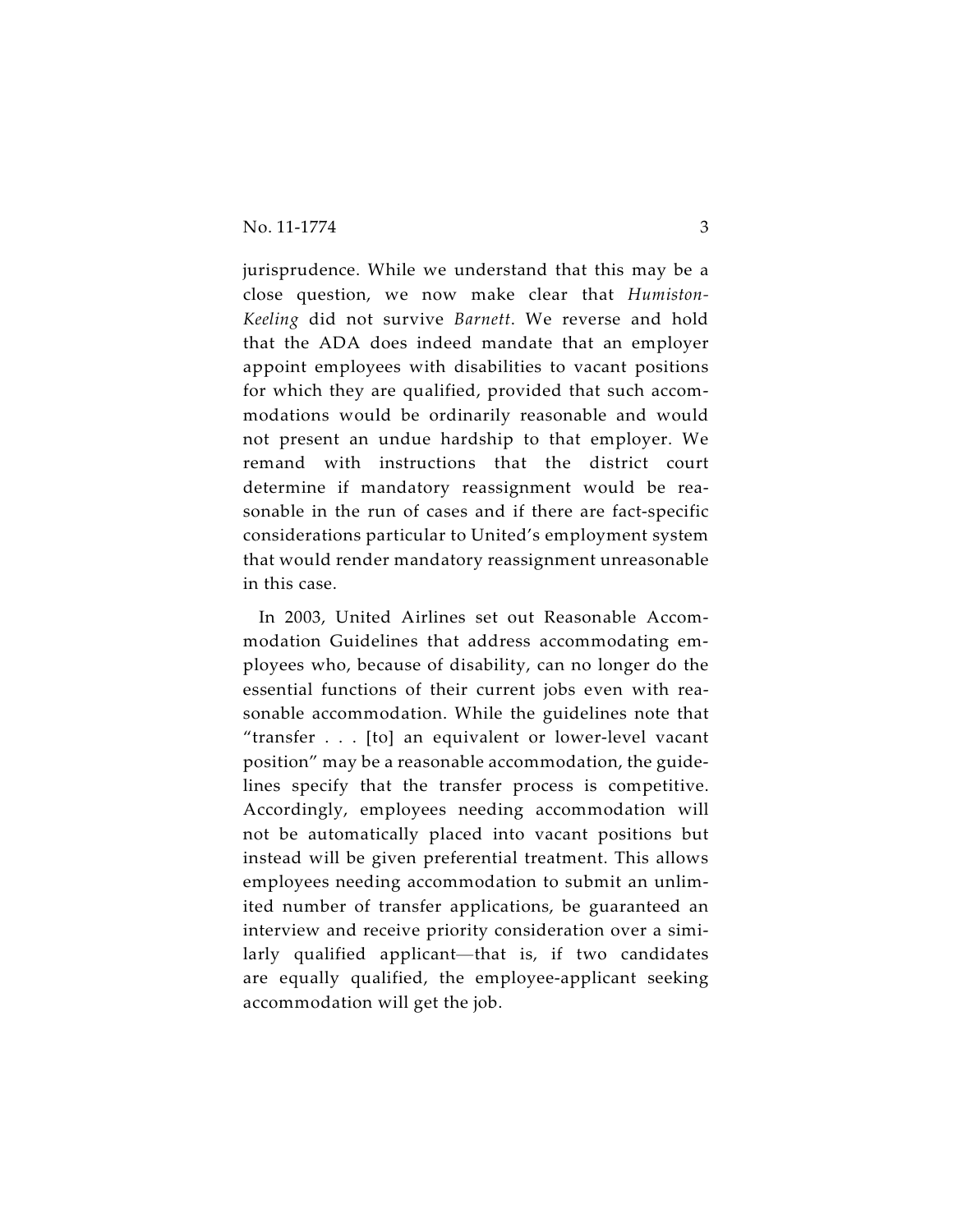The EEOC filed suit in San Francisco, alleging that United's policy violates the ADA. The district court granted United's motion to transfer the case to Illinois. That district court granted United's motion to dismiss the suit under Rule 12(b)(6). The court noted that binding precedent, *Humiston-Keeling*, 227 F.3d at 1028-29, held that a competitive transfer policy does not violate the ADA. The court also rejected the EEOC's contention that the Supreme Court's decision in *Barnett* undermined *Humiston-Keeling*.

We review a dismissal under Rule 12(b)(6) *de novo*. *Tamayo v. Blagojevich*, 526 F.3d 1074, 1081 (7th Cir. 2008). A complaint must provide "sufficient factual matter, accepted as true, to 'state a claim to relief that is plausible on its face.' " *Ashcroft v. Iqbal*, 556 U.S. 662, 678 (2009) (quoting *Bell Atlantic Corp. v. Twombly*, 550 U.S. 544, 570 (2007)). This court construes the complaint "in the light most favorable to the plaintiff, accepting as true all wellpleaded facts alleged, and drawing all possible inferences in [the EEOC's] favor." *Tamayo*, 526 F.3d at 1081 (citing *Killingsworth v. HSBC Bank Nev.*, 507 F.3d 614, 618 (7th Cir. 2007)). We have jurisdiction to hear EEOC's appeal under 28 U.S.C. § 1291.

The district court noted that *Humiston-Keeling* is directly on point and has not been overruled by the Seventh Circuit. The district court is correct on both points. *Humiston-Keeling* involved a worker, Houser, who could no longer perform her conveyor job due to an injured arm. 227 F.3d at 1026. After taking a temporary greeter position, Houser applied for vacant clerical positions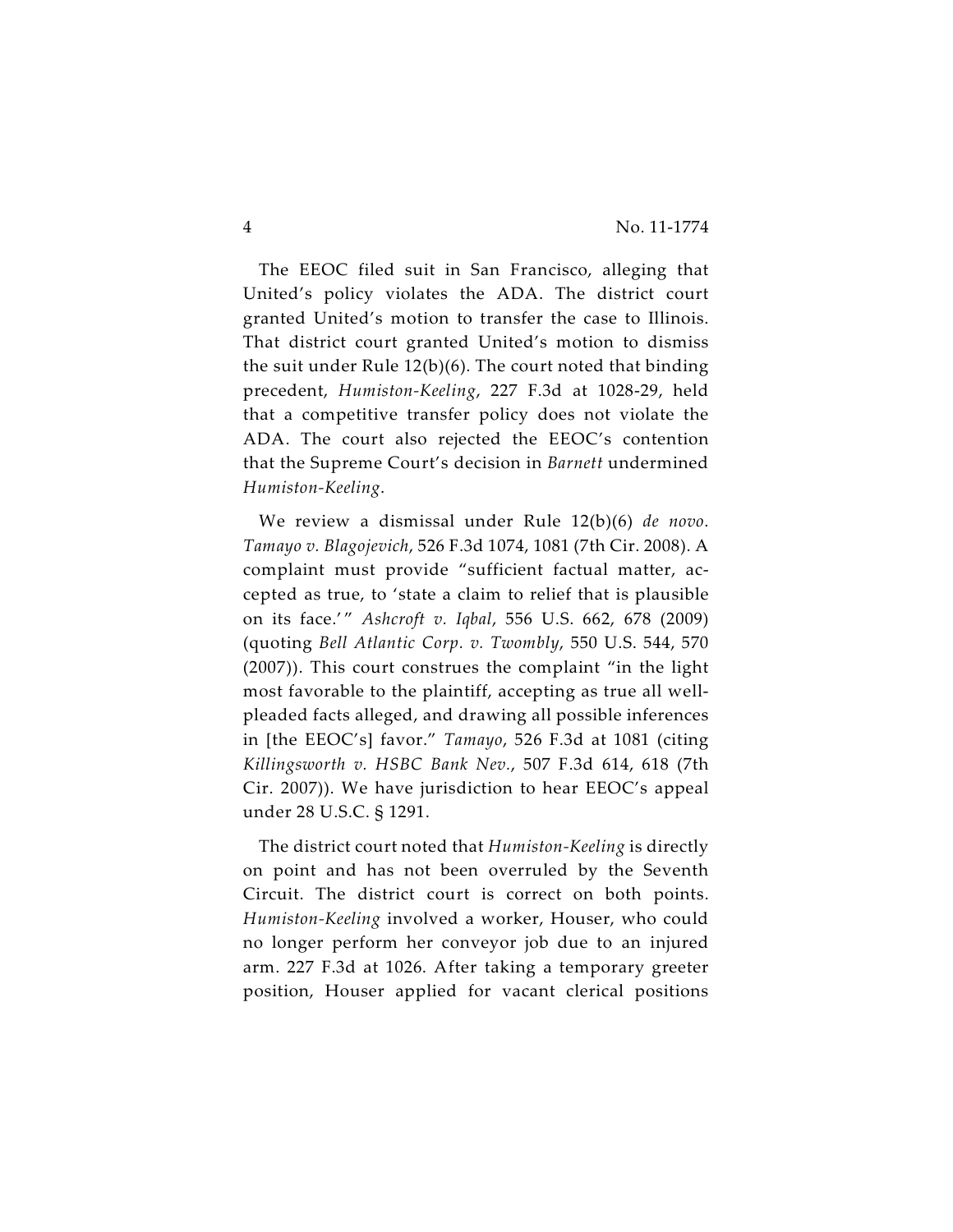within the company but did not get any of these jobs. *Id*. The EEOC brought suit, arguing the "reassignment form of reasonable accommodation . . . require[s] that the disabled person be advanced over a more qualified nondisabled person, provided only that the disabled person is at least minimally qualified to do the job, unless the employer can show undue hardship." *Id.* at 1027 (internal quotation marks omitted). This court rejected that assertion, holding the "ADA does not require an employer to reassign a disabled employee to a job for which there is a better applicant, provided it's the employer's consistent and honest policy to hire the best applicant for the particular job in question." *Id.* at 1029.

The EEOC invites this court to overturn *Humiston-Keeling*, arguing that *Barnett* undercuts the reasoning of *Humiston-Keeling*. In *Barnett*, the Supreme Court considered reassignment under the ADA in the context of a seniority system. 535 U.S. at 393-95. Robert Barnett injured his back while working as a cargo-handler for U.S. Airways. *Id.* at 394. He invoked seniority, not his disability status, and transferred to a mailroom position. *Id*. Later, at least two employees senior to Barnett intended to bid for the mailroom position. *Id.* Barnett argued he should be allowed to keep this position and claimed his reassignment was a reasonable accommodation mandated by the ADA because he was an individual with a disability capable of performing the essential functions of the mailroom job. *Id.* at 394-95.

The Supreme Court first noted that "[t]he simple fact that an accommodation would provide a 'preference'—in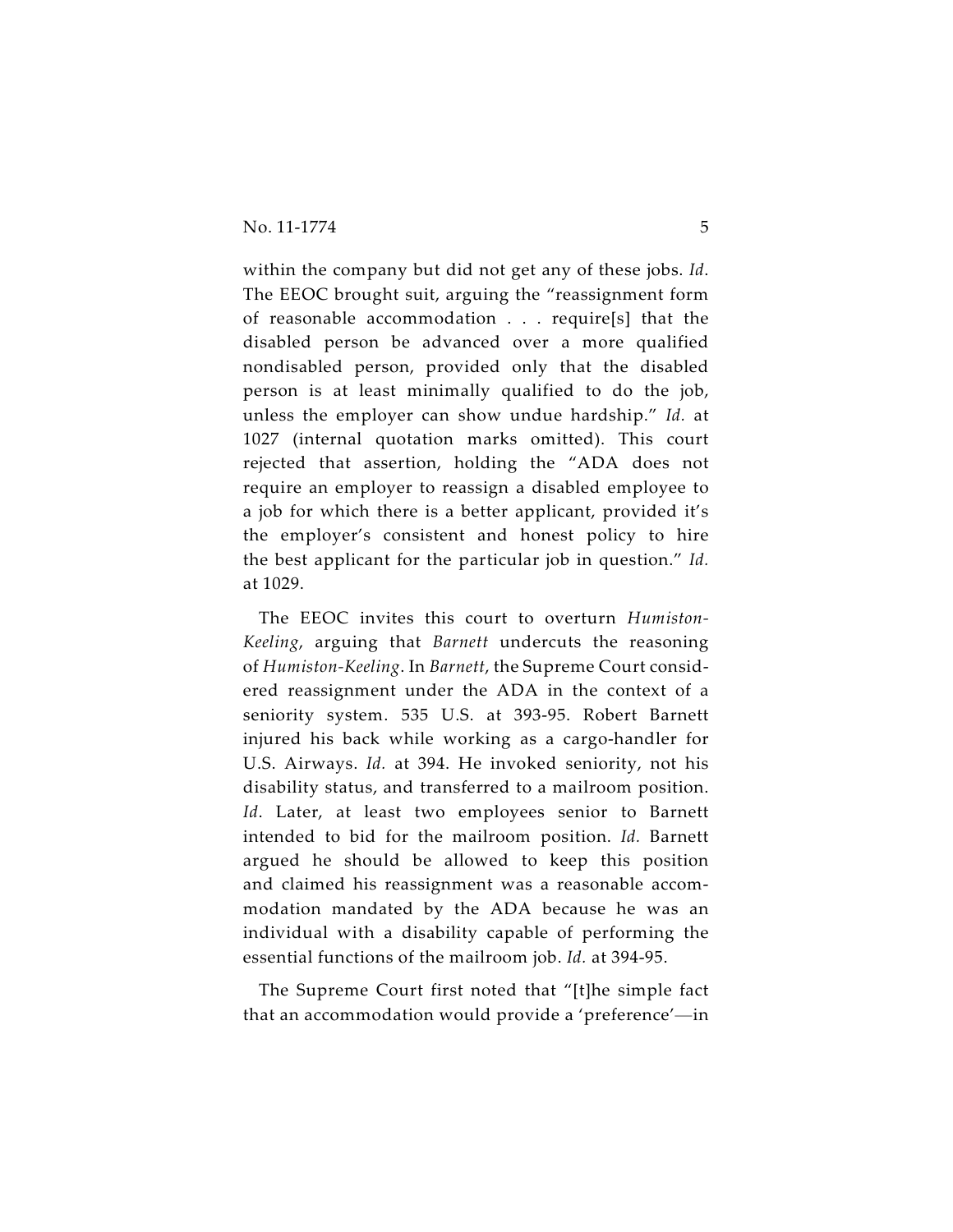the sense that it would permit the worker with a disability to violate a rule that others must obey—cannot, *in and of itself*, automatically show that the accommodation is not 'reasonable.'" *Id*. at 398 (emphasis in original). Instead, the Court outlined a two-step, case-specific approach. The "plaintiff/employee . . . need only show that an 'accommodation' seems reasonable on its face, *i.e.*, ordinarily or in the run of cases." *Id.* at 401. Once the plaintiff has shown he seeks a reasonable method of accommodation, the burden shifts to the defendant/employer to "show special (typically case-specific) circumstances that demonstrate undue hardship in the particular circumstances." *Id.* at 402.<sup>1</sup> While Barnett's

A helpful summary of the *Barnett* framework is provided in <sup>1</sup> *Shapiro v. Township of Lakewood*, 292 F.3d 356, 361 (3d Cir. 2002):

It therefore appears that the Court has prescribed the following two-step approach for cases in which a requested accommodation in the form of a job reassignment is claimed to violate a disability-neutral rule of the employer. The first step requires the employee to show that the accommodation is a type that is reasonable in the run of cases. The second step varies depending on the outcome of the first step. If the accommodation is shown to be a type of accommodation that is reasonable in the run of cases, the burden shifts to the employer to show that granting the accommodation would impose an undue hardship under the particular circumstances of the case. On the other hand, if the accommodation is not shown to be a type of accommodation that is reasonable in the run of cases, the employee can still prevail by showing that (continued...)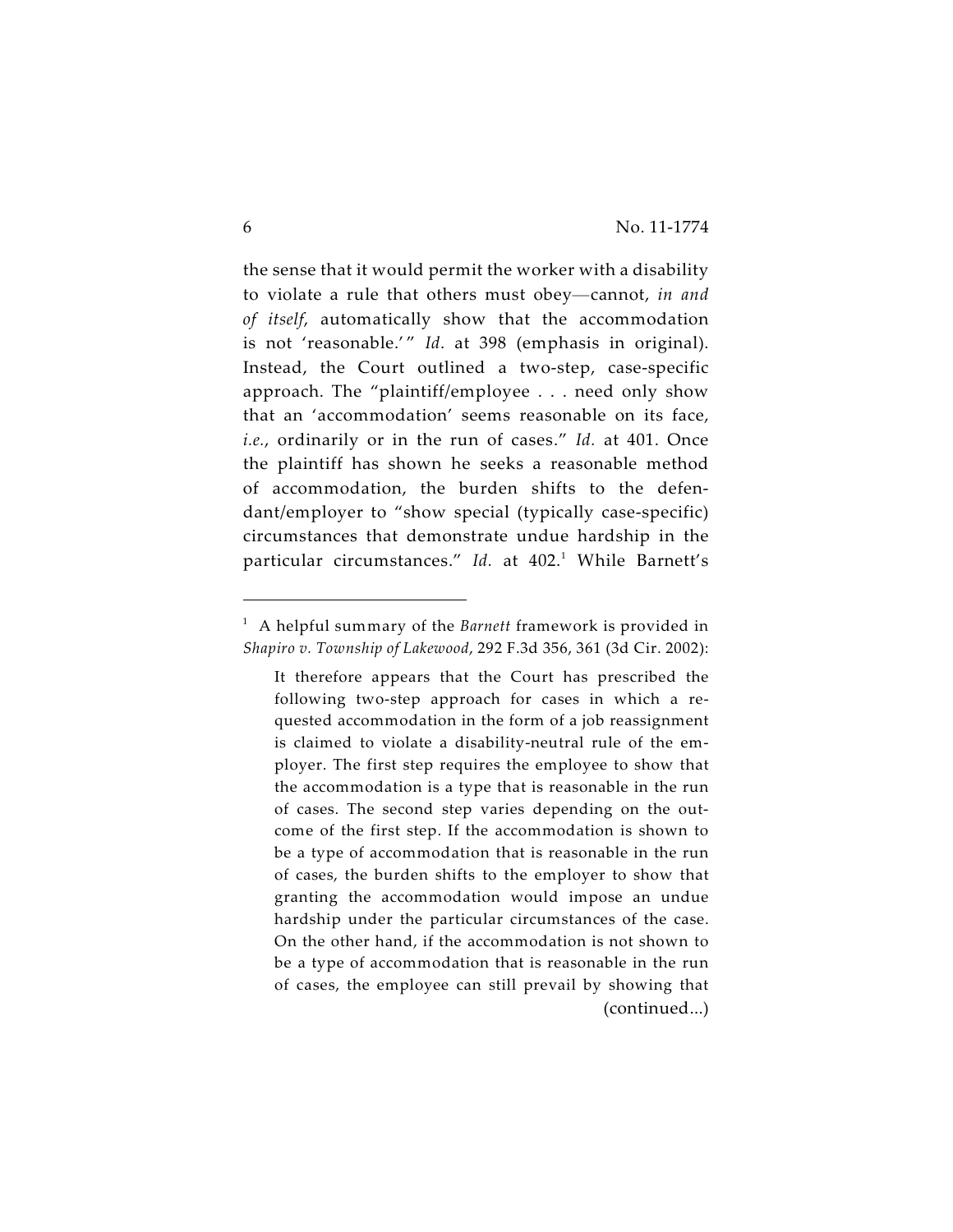request for assignment to the mailroom was a "reasonable accommodation" within the meaning of the statute, the violation of a seniority system "would not be reasonable in the run of cases." *Id.* at 403. An "employer's showing of violation of the rules of a seniority system is by itself ordinarily sufficient" to demonstrate that the accommodation sought is unreasonable. *Id.* at 405. However, the Court was careful to point out that it was not creating a per se exception for seniority systems, since "[t]he plaintiff . . . nonetheless remains free to show that special circumstances warrant a finding that, despite the presence of a seniority system (which the ADA may not trump in the run of cases), the requested 'accommodation' is 'reasonable' on the particular facts." *Id.*

The EEOC points out that U.S. Airways relied heavily on *Humiston-Keeling* and, more importantly, that the *Barnett* Court flatly contradicted much of the language of *Humiston-Keeling*. U.S. Airways argued that it was not required to grant a requested accommodation that would violate a disability-neutral rule, using the argument from *Humiston-Keeling* that the ADA is "not a mandatory preference act" but only a "nondiscrimination statute." 227 F.3d at 1028. The *Barnett* Court rejected this anti-preference interpretation of the ADA, noting that this argument "fails to recognize what the Act speci-

<sup>(...</sup>continued)

special circumstances warrant a finding that the accommodation is reasonable under the particular circumstances of the case.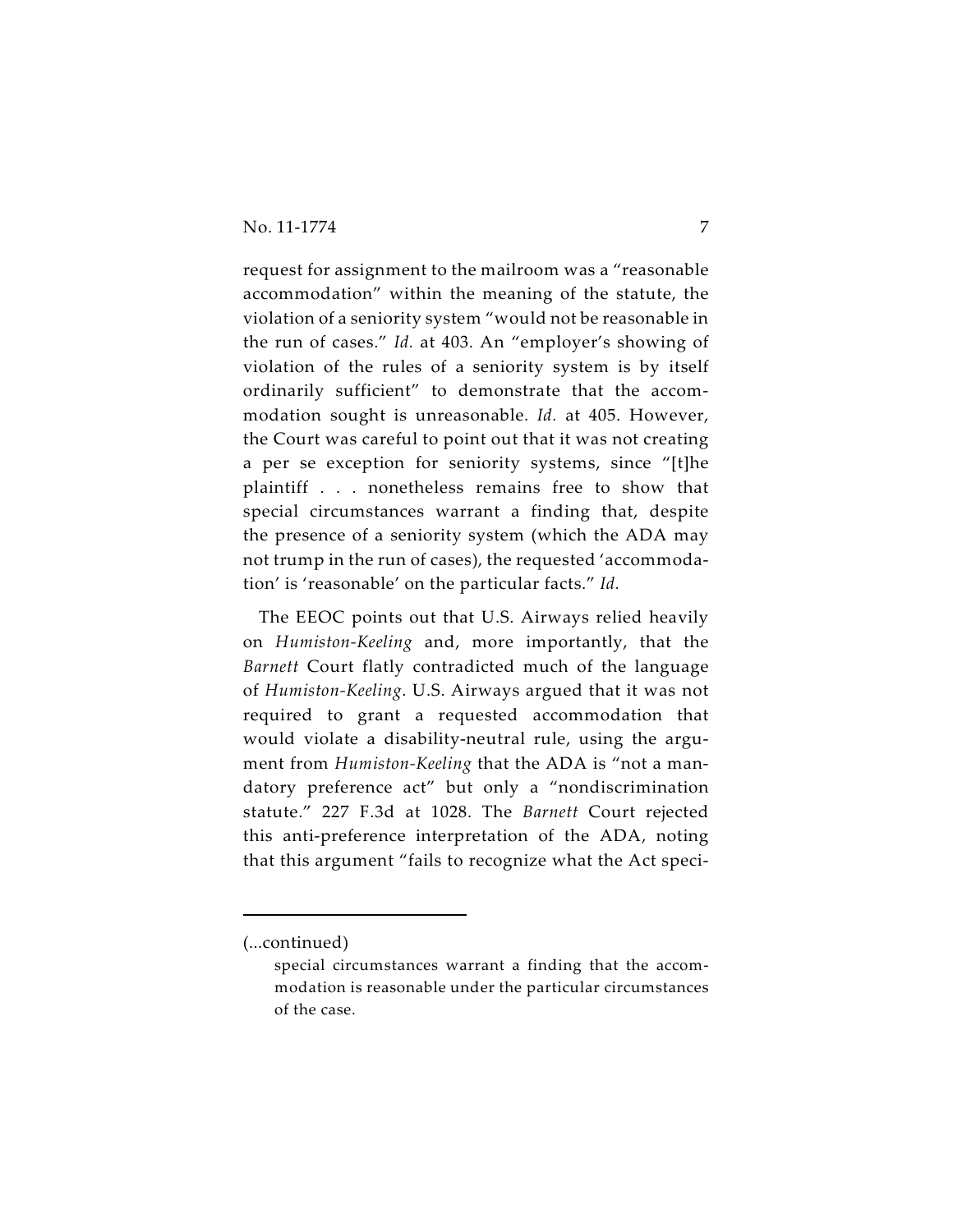fies, namely, that preferences will sometimes prove necessary to achieve the Act's basic equal opportunity goal." 535 U.S. at 397. Merely following a "neutral rule" did not allow U.S. Airways to claim an "automatic exemption" from the accommodation requirement of the Act. *Id.* at 398. Instead, U.S. Airways prevailed because its situation satisfied a much narrower, fact-specific exception based on the hardship that could be imposed on an employer utilizing a seniority system. *Id.* at 405.

The analysis of *Barnett*'s impact on *Humiston-Keeling* is further complicated by the fact that we are not the first panel to consider this issue. This court considered *Barnett*'s relationship to *Humiston-Keeling*, albeit in an abbreviated fashion and without the benefit of briefing, in *Mays v. Principi*, 301 F.3d 866 (7th Cir. 2002). In *Mays*, this court relied on *Humiston-Keeling* in finding that an employer did not violate the duty of reasonable accommodation in the Rehabilitation Act of 1973, 29 U.S.C. §§ 701 *et seq.*, by giving an administrative nursing position to a better qualified applicant, rather than to a disabled employee needing reassignment. *Mays*, 301 2 F.3d at 871-72. The *Mays* Court interpreted the recently handed down *Barnett* decision actually to bolster *Humiston-Keeling* by equating seniority systems with any other normal method of filling vacancies. *Id.* at 872.

 [*Barnett*] holds that an employer is not required to give a disabled employee superseniority to enable

 $2$  Instead, the employer placed the disabled employee in a clerical position.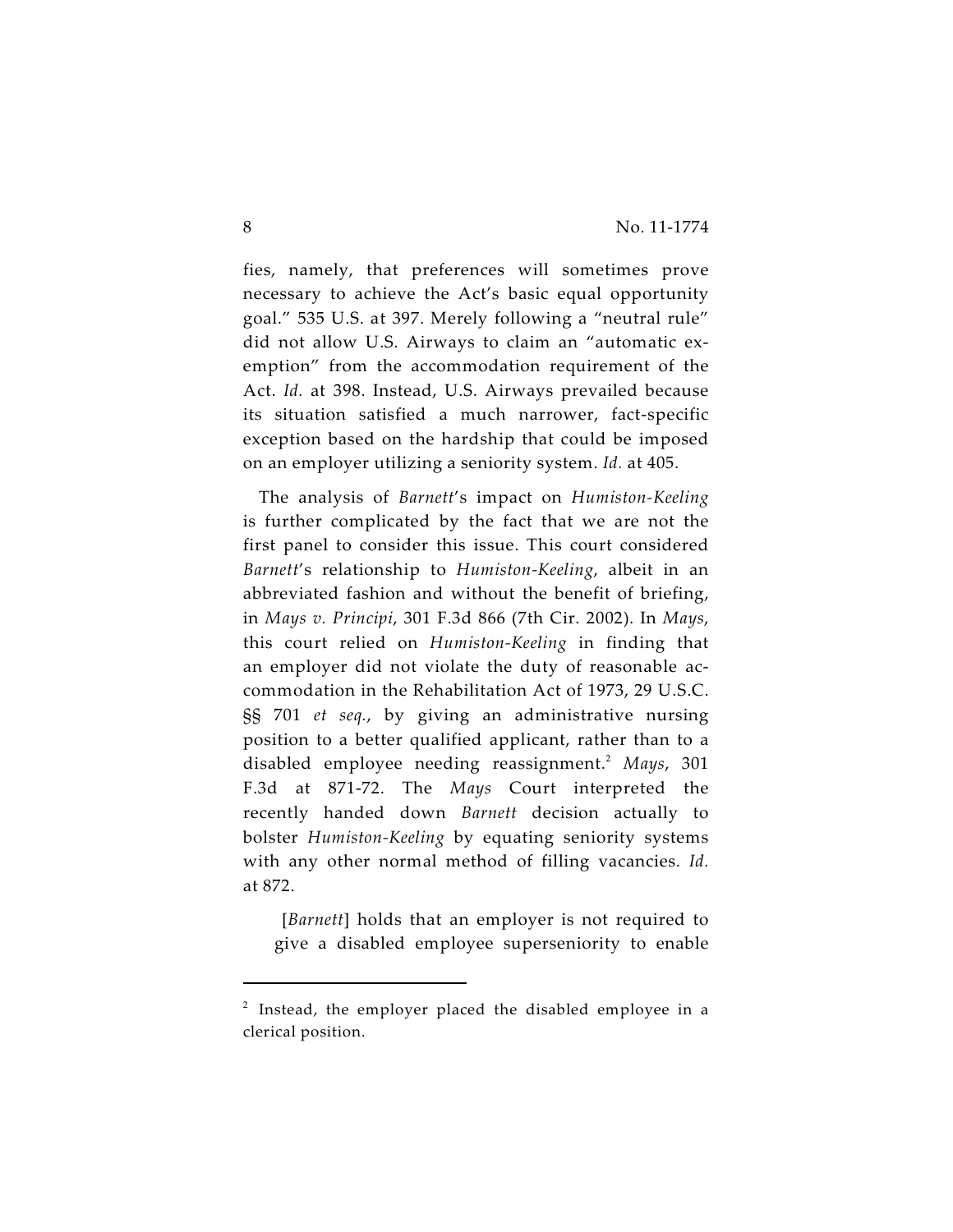him to retain his job when a more senior employee invokes an entitlement to it conferred by the employer's seniority system. If for "more senior" we read "better qualified," for "seniority system" we read "the employer's normal method of filling vacancies," and for "superseniority" we read "a break," *U.S. Airways* becomes our case.

*Id*. at 872 (internal citation omitted).

The EEOC argues, and we agree, that the *Mays* Court incorrectly asserted that a best-qualified selection policy is essentially the same as a seniority system. In equating the two, the *Mays* Court so enlarged the narrow, factspecific exception set out in *Barnett* as to swallow the rule. While employers may prefer to hire the best qualified applicant, the violation of a best-qualified selection policy does not involve the property-rights and administrative concerns (and resulting burdens) presented by the violation of a seniority policy. To strengthen this critique, the EEOC points out the relative rarity of seniority systems and the distinct challenges of mandating reassignment in a system where employees are already entitled to particular positions based on years of employment.

The Supreme Court has found that accommodation through appointment to a vacant position is reasonable. Absent a showing of undue hardship, an employer must implement such a reassignment policy. The *Mays* Court understandably erred in suggesting that deviation from a best-qualified selection policy always represented such a hardship.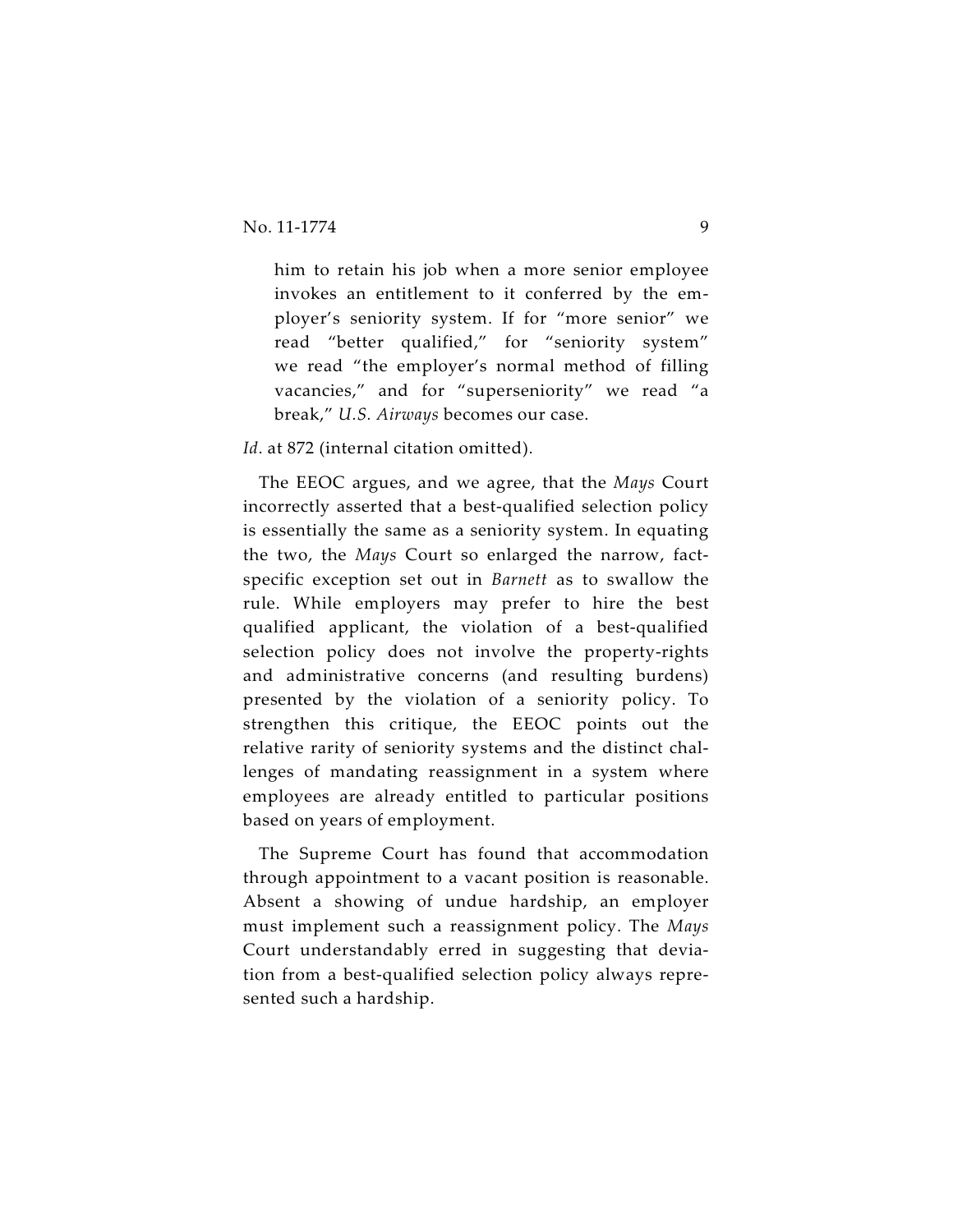In any event, the *Barnett* framework does not contain categorical exceptions. On remand, the district court must conduct the *Barnett* analysis. In this case, the district court must first consider (under *Barnett* step one) if mandatory reassignment is ordinarily, in the run of cases, a reasonable accommodation.<sup>3</sup> Assuming that the district court finds that mandatory reassignment is ordinarily reasonable, the district must then determine (under *Barnett* step two) if there are fact-specific considerations particular to United's employment system that would create an undue hardship and render mandatory reassignment unreasonable.

For its part, United argues that this court should not abandon *Humiston-Keeling*, in part because the Eighth Circuit explicitly adopted the reasoning of *Humiston-Keeling* in *Huber v. Wal-Mart*, 486 F.3d 480, 483-84 (8th Cir. 2007)*, reh'g en banc denied*, 493 F.3d 1002 (8th Cir. 2007)*,*

 $^3$  We do not believe this step will cause the district court any great difficulty. This is the very accommodation analyzed in *Barnett*. There, the Supreme Court "assume[d] that normally such a request would be reasonable within the meaning of the statute, were it not for one circumstance, namely, that the assignment would violate the rules of a seniority system." 535 U.S. at 403. There is no seniority system at issue here. However, we suppose it is possible there is some comparable circumstance of which we are unaware. We note for completeness that if mandatory reassignment is not ordinarily a reasonable accommodation, the EEOC can still prevail if it shows that special factors make mandatory reassignment reasonable in this case.